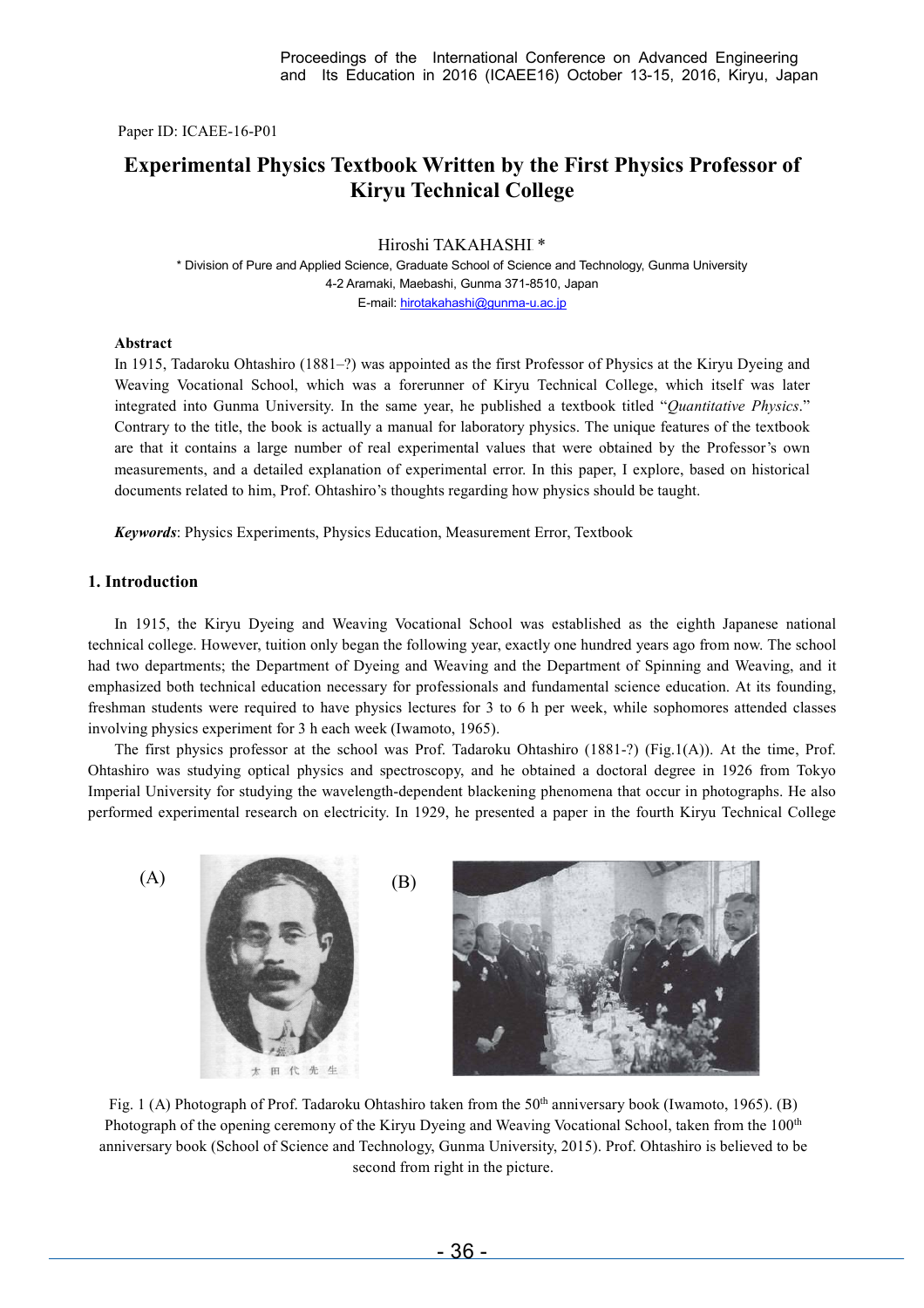Bulletin on the properties of electric currents in several kinds of crystal detectors. Kiryu Dyeing and Weaving Vocational School was renamed to Kiryu Technical College in 1920 when a new Department of Applied Chemistry was added.

Prof. Ohtashiro was an avid educator and wrote several textbooks. He not only wrote college and university level textbooks but also, with Prof. Hirotaro Nishida, who was the then-principal of Kiryu Technical College, wrote an entry-level physical and chemical science textbook for students at an all girls' high school (Fig.2 (B)). As of August 2016, six different physics textbooks written by Prof. Ohtashiro can be found on the National Diet Library Digital Collections' website (http://dl.ndl.go.jp/). In this report, I explore Prof. Ohtashiro's thoughts regarding the teaching of physics by looking into the textbooks were written by him and some of the notes he wrote in books donated by him to the Kiryu Technical College Library.



Fig. 2 (A) The title page of a physics textbook, "*Lectures on Physics, Mechanics*" (*Butsuri-gaku Kougi*) (1925), written by Prof. Tadaroku Ohtashiro. (B) The front cover of an introductory textbook for students at an all girls' high school, "*Physical and Chemical Science Textbook* (*Rika-Kyoukasyo*)" (1939), written by Profs. T. Ohtashiro and H. Nishida.

# **2. An analysis of notes left by Prof. Ohtashiro**

Prof. Ohtashiro taught at Kiryu Technical College from 1916 until 1937 (Iwamoto, 1965), when he became the Principal of Fukui Technical College (Alumni Association of Engineering, University of Fukui's History Webpage). During his tenure at Kiryu Technical College, he donated some books to its library; these books have a stamp that



Fig. 3 (A) A stamp showing that the book had been donated by Prof. Ohtashiro. (B) An example of some of the notes left by Prof. Ohtashiro in books he had donated. In the upper section, he asks what kinds of breakdowns occur due to solidification, while in the lower section he asks what the reference for the equation is.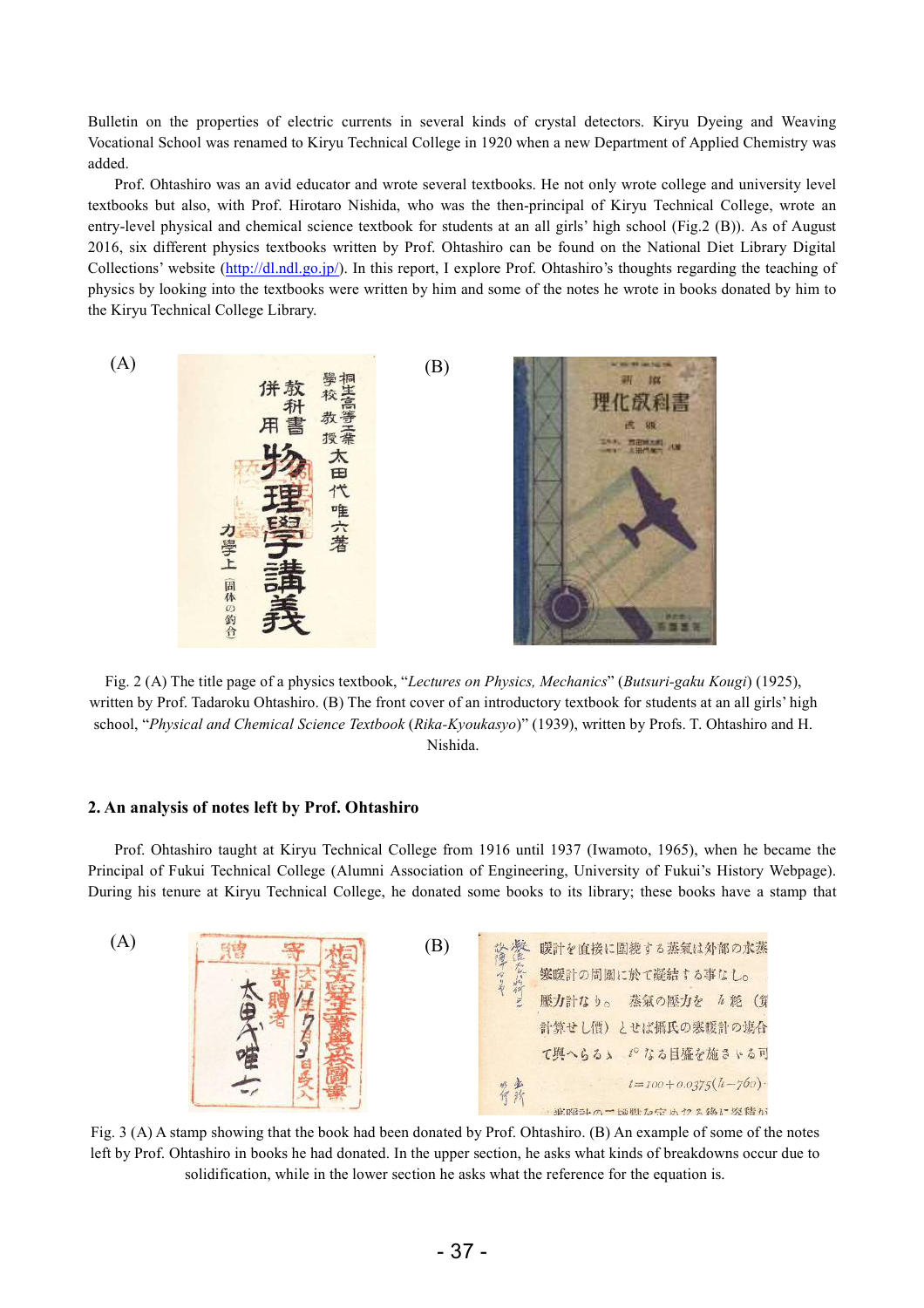shows this (Fig. 3A). On the margins of some of these books, various notes attributed to Prof. Ohtashiro can be found (Fig. 3B). Some of them seem to be related to questions he may have been looking to ask in his lectures. Others are mainly comments on experimental values or empirical formulae. Judging from these comments, he was interested in the accuracy of these measurements and the validity of their methods. These writings strongly suggest that Prof. Ohtashiro was essentially an experimentalist and that he believed that the most essential part of physics was making quantitative measurements.

# **3. Prof. Ohtashiro's** *"Quantitative Physics"*

The above-mentioned suggestion regarding Prof. Ohtashiro's thoughts on physics is more clearly apparent in his book, "*Quantitative Physics*" (Fig.4 (A)). This book was published by the Tokyo Publishing Company in 1915, which was just about the time when Prof. Ohtashiro was appointed to Kiryu. This book is evidently not an ordinary physics textbook but rather a manual to be used for physics in the laboratory.

The book contains a total of fifty-five different experimental schema mainly based around the making of quantitative measurements. For example, it advises that the acceleration of gravity should be measured with a simple pendulum, that surface tension can be obtained with a metal ring, and that the index of refraction can be found using a spectrometer. Interestingly, ten of the fifty-five schema are identical to those performed by today's Gunman University freshman in their physics laboratory classes. Aside from the three mentioned just now, three of the ten are electrical experiments (the Kohlrausch Bridge, Wheatstone Bridge, and measurement of electromotive force), two are thermal physics experiments (the measurement of the water equivalent of a calorimeter and mechanical equivalent of heat), and the use of Laurent's saccharimeter to measure the angle of rotation of optically polarized active sugars. It is surprising that the schema physics students use in university and college has not changed much in the past one hundred years.

In my opinion, Prof. Ohtashiro's "*Quantitative Physics*" has two features unique to it when compared to other physics textbooks on experimental procedures written in Japan in those days.

The first is that the book contains a large number of measured values for individual experiments in tabular form (Fig.4 (B)). More than 60% of the schema (35 of 55) have such data tables. According to the preface, these values come from actual experiments performed by Prof. Ohtashiro himself: he was a true experimentalist. In his paper on the history of Japanese physics, Tatsuo Tsuji, a specialist in the area of science history, referred to Emil Warburg's "*The Experimental Physics*," which had been translated by Sheiji Nakamura and was published in Japan in 1902, as the standard experimental textbook used by university and college students during the late Meiji to the early Taisho era (1891–1912) (Tsuji, 2011). In Warburg's book, however, few real experimental values appear, with explanations of the



Fig. 4 (A) The title page of the physics textbook, "*Quantitative Physics*" (*Teiryou-Butsuri-Gaku*) (1915). (B) An example of a table containing actual measurement values that appeared in "*Quantitative Physics.*"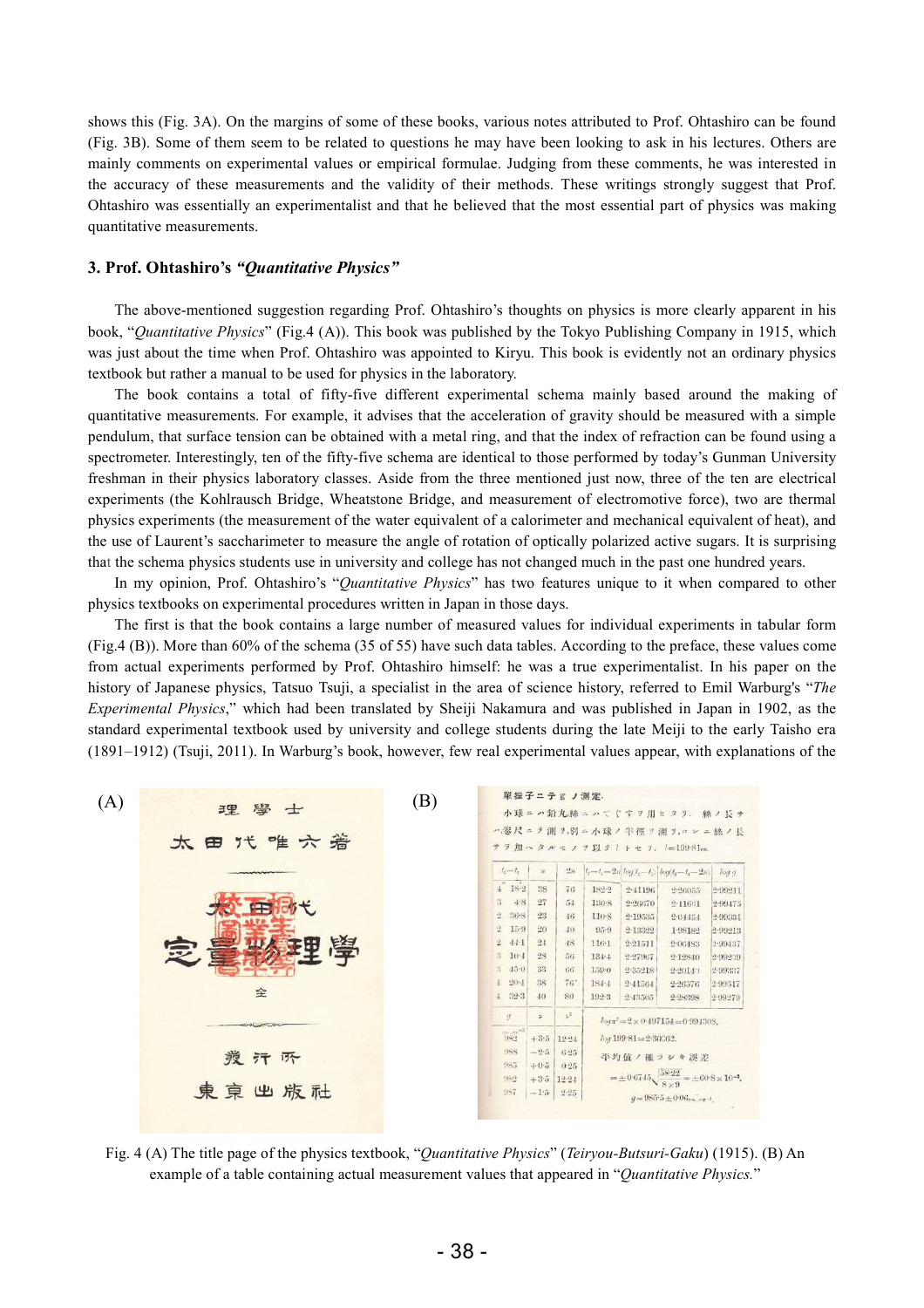principles behind each experiment favored. To the best of my knowledge, Prof. Ohtashiro's "*Quantitative Physics*" is the only textbook out of all of those published between 1890–1915 in Japan that contains a great many real measurements.

The second unique feature is that his explanation of experimental error is based on mathematical theory, i.e., the probability theory. Warburg's book also emphasizes the importance of error in physics experiments, but the basic mathematical theory of error is not explained. In his paper regarding the history of the translation of words related to probability into Japanese, Toshinao Nakata, a specialist in the use of statistical mathematical methods in economics, introduced Prof. Ohtashiro's "*Quantitative Physics*" as one of the earliest Japanese physics textbooks explaining the concept of probability. Prof. Ohtashiro's book contains a relatively detailed explanation of the error function, i.e., the Gaussian distribution function. As with the real experimental values, to the best of my knowledge, his "*Quantitative Physics*" is the only Japanese textbook at the time to explain in detail how to calculate experimental errors using probability theory. In 1916, Rinjiro Segawa published a review paper on the measurement of error in chemical experiments in the Journal of The Pharmaceutical Society of Japan (Segawa, 1916). In it, "*Quantitative Physics*" is listed at the top of the reference list. This indicates that the description of experimental errors in Prof. Ohtashiro's "*Quantitative Physics*" had been evaluated highly by professional researchers at that time.

The terminology used in Prof. Ohtashiro's book is actually quite old-fashioned. Nevertheless, if several of the technical terms in the book were to be updated to today's terminology, Prof. Ohtashiro's description of experimental errors would still be relevant enough for today's classes.

## **4. Prof. Ohtashiro's complaint to students at the time**

Here, I will describe an interesting aside about Prof. Ohtashiro. In the introductory section of "*Quantitative Physics*," he wrote some comments, or more specifically complaints, about the students of his day:

- 1. Most students do not clearly understand the meaning of the water equivalent in the calorimeter.
- 2. Most students do not know the unit of frequency of the tuning fork.
- 3. Some students cannot connect a battery to a circuit.
- 4. Most students do not understand how to determine the number of significant figures needed.
- 5. To make the result obey the theory, some students incorrectly eliminate some data.
- 6. Students understand how to use a Vernier scale and can use it when they hear the explanation at the side of the laboratory bench. However, the next time they attempt to use it they completely forget how it functions, because they do not understand the principle behind it. (Approximate English translation by the author).

Many of today's physics teachers would have similar complaints. Although science and technology have advanced in the last hundred years, the main problems in science (and specifically physics) education still remain the same. It is a little bit surprising.

#### **5. Discussion**

The aim of this paper is to reveal Prof. Ohtashiro's thoughts on physics education. His notes, found in the margins of his books, indicate that he was strongly interested in the accurate measurement of experimental values. His book on "*Quantitative Physics*" differs from other Japanese physics textbooks on the experimental procedure of the time in that it provides details on how to measure error. These suggest that Prof. Ohtashiro thought that the most fundamental starting point of any physics experiment was the measurement of quantitative data. In fact, he wrote the following in the introductory section of "*Quantitative Physics*:"

"In my opinion, it is convenient to assume that the teaching of physics at common and technical colleges can be divided into four different parts: qualitatively-derived experimental facts; quantitatively-derived experimental facts; the interpretation of the experimental facts; and the application of physics knowledge for solving real-world problems. The fundamentals of physics are the first and second parts; the third and fourth,